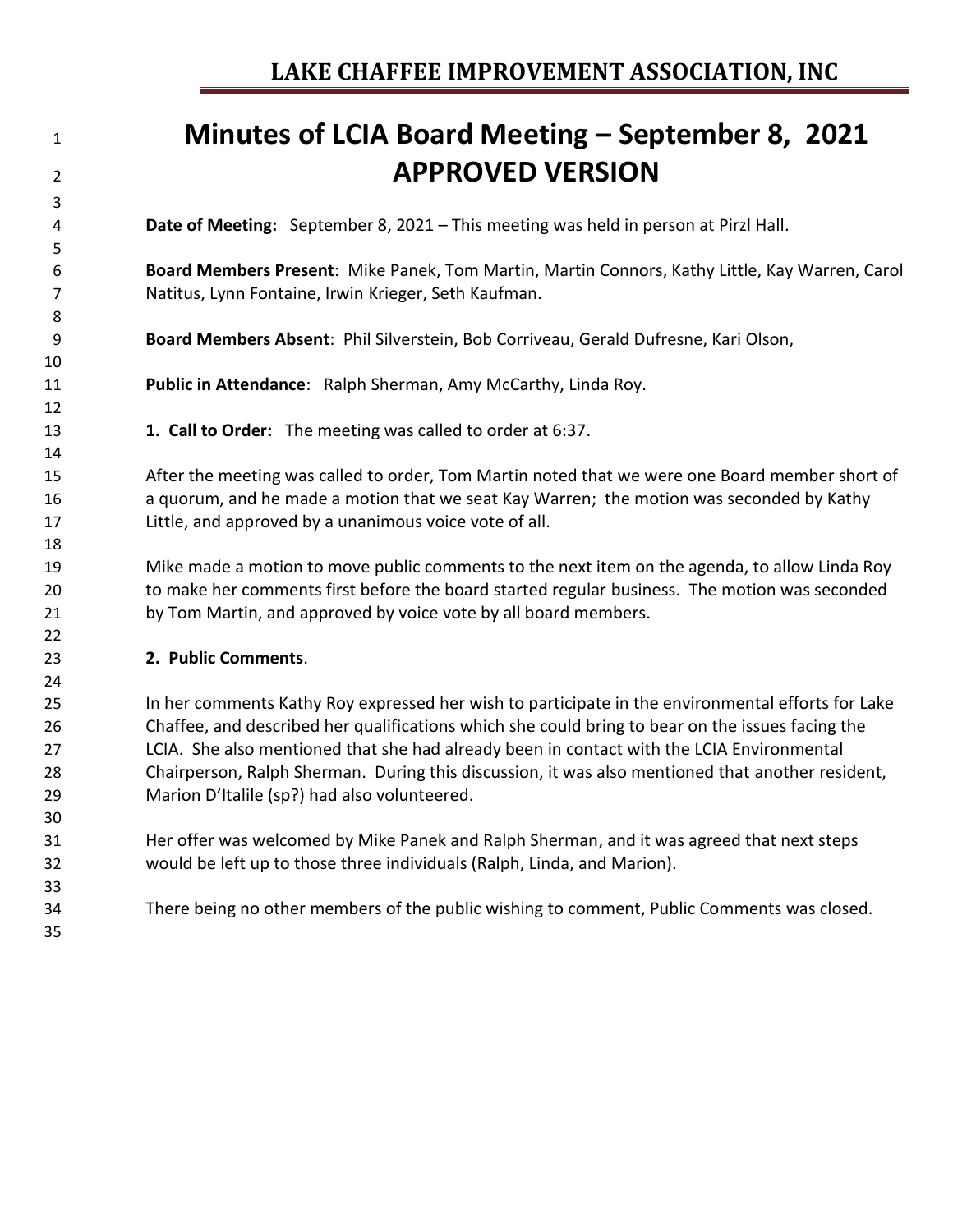| 36 | 3. Approval of July 14, 2021 Minutes:                                                        |
|----|----------------------------------------------------------------------------------------------|
| 37 | The following changes were made:                                                             |
| 38 | LINES 72: "Arron" was changed to: "Aaron"<br>$\ast$                                          |
| 39 | Tom Martin moved to accept the July 2021 minutes as amended, seconded by Carol Natitus.      |
| 40 | All Board members voted to accept the minutes, with the exception of Kay Warren who          |
| 41 | abstained.                                                                                   |
| 42 |                                                                                              |
| 43 | Approval of August 11, 2021 Minutes:                                                         |
| 44 | The following changes were made:                                                             |
| 45 | LINES 26: "as submitted" was changed to : "as amended"<br>$\ast$                             |
| 46 | The following correction was made to the July 2021 Treasurer's report: \$50.00 had<br>$\ast$ |
| 47 | been incorrectly assigned to DONATIONS and was reassigned to FUND RAISING.                   |
| 48 | Tom Martin moved to accept the August 2021 minutes as amended, seconded by                   |
| 49 | Kathy Little                                                                                 |
| 50 | All Board members voted to accept the minutes as amended, with the exception of Kay          |
| 51 | Warren and Seth Kaufman both of whom abstained.                                              |
| 52 |                                                                                              |
| 53 | 4. Approval of Treasurer's Report for August 2021                                            |
| 54 | Two amendments were identified for the Treasurer's report of August:                         |
| 55 | \$50.00 had been incorrectly assigned to DONATIONS and must be reassigned to<br>$\ast$       |
| 56 | <b>FUND RAISING.</b>                                                                         |
| 57 | On page 2, correct spelling from "Pech" to "Peck"<br>$\ast$                                  |
| 58 |                                                                                              |
| 59 | It was also noted that the Monthly Treasurer's report should be posted on the Bulletin Board |
| 60 | and the Website.                                                                             |
| 61 |                                                                                              |
| 62 | 5. Remarks by the President:                                                                 |
| 63 | Mike Panek announced that by the next Monthly Meeting all Board members should have          |
| 64 | obtained copies of the official documents of the LCIA, including:                            |
| 65 | By-Laws;<br>$\bullet$                                                                        |
| 66 | <b>Charter and Charter Revision;</b>                                                         |
| 67 | Ordinances.                                                                                  |
| 68 |                                                                                              |
| 69 | 6. Correspondence:                                                                           |
| 70 | The following correspondence was received and discussed:                                     |
| 71 | Email from Bob Corriveau stating that he is missing a green kayak, and asking that           |
| 72 | members be on the look-out for one. It was recommended that Bob post a notice at             |
| 73 | Cash's Store, with a picture, if possible.                                                   |
| 74 | Priscilla Prouty communicated that Coventry Lake was having weed treatment done<br>$\bullet$ |
| 75 | that was paid for by a state grant. She recommended that LCIA investigate the                |
| 76 | possibility of applying for such support for Lake Chaffee.                                   |
| 77 | Ralph Sherman received payment for water testing from the first bill, but not the            |
| 78 | second.                                                                                      |
| 79 | A sunken boat was raised and illegally left on Mother's Beach, along with a float, a         |
| 80 | canoe, and various paraphernalia. Mike has sent a letter to owner. This led to a             |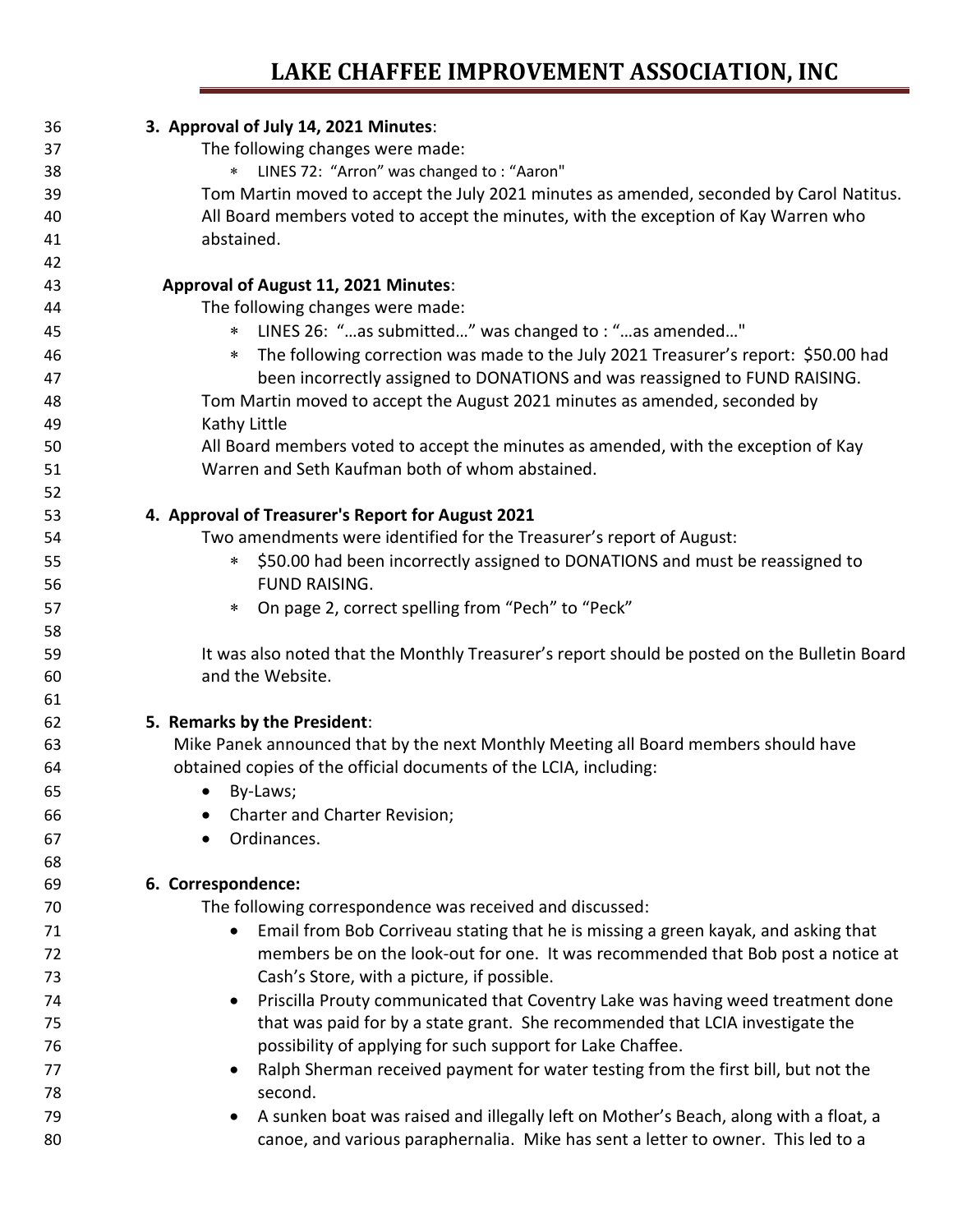| 81  | discussion regarding how the LCIA can/should go about enforcing and penalizing                     |
|-----|----------------------------------------------------------------------------------------------------|
| 82  | violations of Association regulations. Tom Martin said he would contact Troop C for                |
| 83  | recommendations, and Marty Connors agreed to write a draft of a systematic                         |
| 84  | procedure for recording and acting on violations.                                                  |
| 85  | Irwin communicated to Mike an update on Inland Wetlands Commission issues.                         |
| 86  |                                                                                                    |
| 87  | 7. Chairperson's Reports:                                                                          |
| 88  |                                                                                                    |
| 89  | a. Boat Launch and Boat Dock:                                                                      |
| 90  | Gerry Dufresne is in Canada attending to family issues. He reports that the grass at the Boat      |
| 91  | Launch has been trimmed.                                                                           |
| 92  |                                                                                                    |
| 93  | b. Constable:                                                                                      |
| 94  | A break-in of a vehicle occurred, but no details were forthcoming.                                 |
| 95  |                                                                                                    |
| 96  | c. Beaches - Main & Mothers:                                                                       |
| 97  | Mike reported on behalf of Jean Panek that she has requested estimates from two fencing            |
| 98  | companies for the cost of moving the fence at Main Beach some distance towards the water           |
| 99  | line, to allow for safer parking for residents using the beach. Estimates will be forwarded to the |
| 100 | BOD when they have been received.                                                                  |
| 101 |                                                                                                    |
| 102 | d. Dam:                                                                                            |
| 103 | Payment to Carl Asimovich for the report on the dam evaluation is in process.                      |
| 104 |                                                                                                    |
| 105 | Mike reported that we are in the process of fabricating parts for the siphon that will allow it to |
| 106 | be properly assembled in time for lowering the lake.                                               |
| 107 |                                                                                                    |
| 108 | e. Environmental:                                                                                  |
| 109 | Ralph Sherman reported that one of the recent tests off of Swing island showed a bacteria level    |
| 110 | of 300, which is the maximum level the test can deliver. Both of the other locations around the    |
| 111 | lake that were taken at the same time were in the acceptable range. Ralph believes that the        |
| 112 | high score is an aberration and he proposes to redo the test as soon as possible.                  |
| 113 |                                                                                                    |
| 114 | Ralph also reports that he has received no feedback from the weed study.                           |
| 115 |                                                                                                    |
| 116 | f. Roads:                                                                                          |
| 117 |                                                                                                    |
| 118 | The LCIA spent over \$2000.00 on road repairs after the first major rainstorm last month. Mike     |
| 119 | Panek observed that if the recent pattern of heavy rains is going to be a regular event, the LCIA  |
| 120 | will need a dramatically different approach to road maintenance going forward. To that end, he     |
| 121 | drove every road in the LCIA and made his own survey to prioritize sections of Association roads   |
| 122 | that are in urgent need of attention. Mike made a map showing his priorities, and shared and       |
| 123 | discussed that map with the Board. He has sent this map to Greg Peck for repair. He is also        |
| 124 | seeking an estimate from Krukoff Paving to pave all the dirt roads in the Association so we can    |
| 125 | plan for the future.                                                                               |
| 126 |                                                                                                    |
|     |                                                                                                    |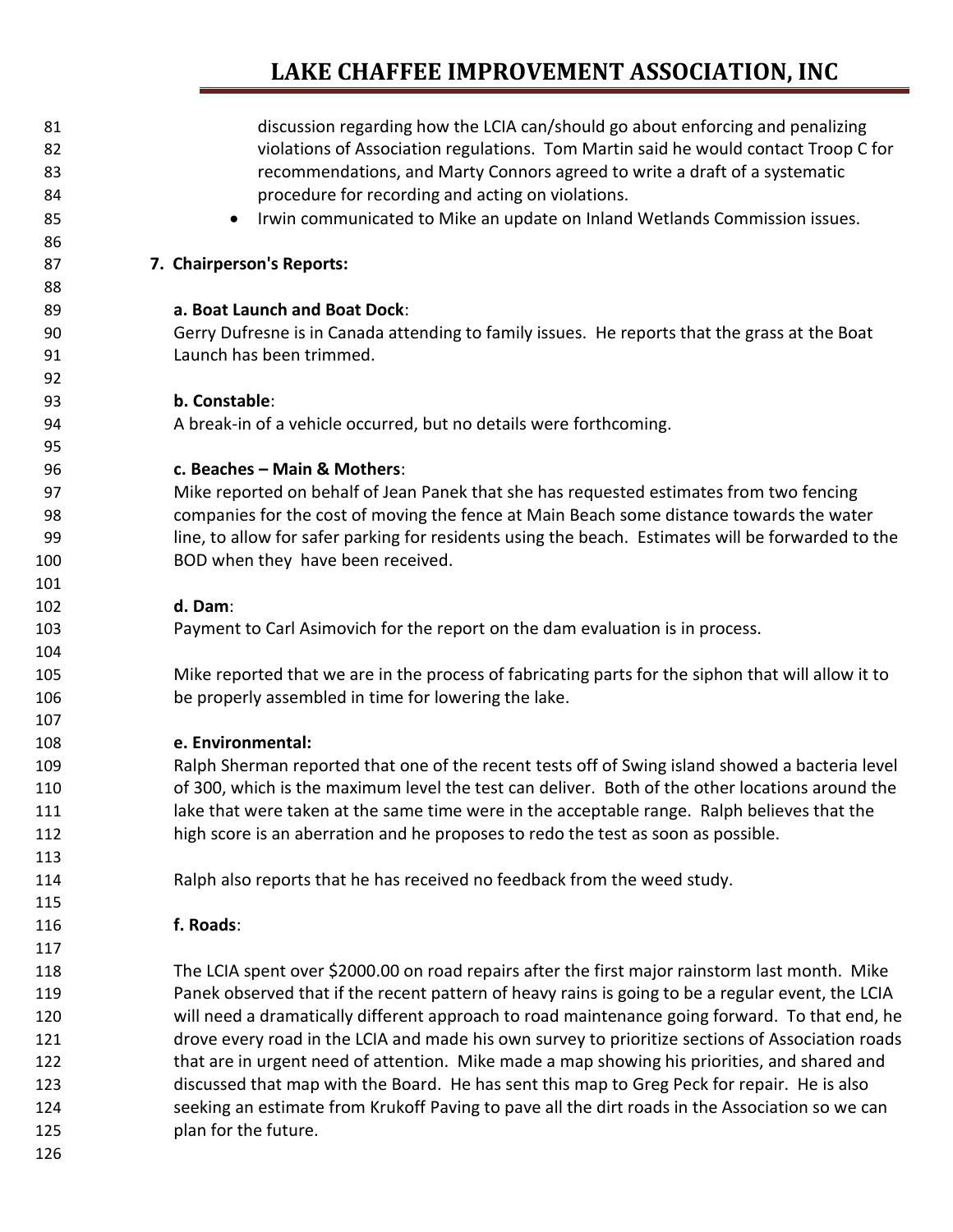| g. Fund Raising:<br>Kathy Little reported that the Craft/Tag Sale will be held this Saturday (9/11).<br>128<br>17 of the 24 spots have been sold, and 7 more are still available. The LCIA table has had no<br>129<br>donations so far; Jean Panek along with Ralph and Bonnie Sherman have agreed to run the LCIA<br>130<br>131<br>table.<br>132<br>Kathy will turn in \$89.00 to the Treasurer for Lake Chaffee merchandise that has been sold.<br>133<br>134<br>h. Tax Collection:<br>135<br>No recent activity to report. A question was raised for the Treasurer regarding whether liens<br>136<br>have been placed on appropriate properties. The Treasurer was not present.<br>137<br>138<br>i. Hall:<br>139<br>The hall is being prepared for the Craft/Tag Sale.<br>140<br>141<br>j. Website:<br>142 |  |
|---------------------------------------------------------------------------------------------------------------------------------------------------------------------------------------------------------------------------------------------------------------------------------------------------------------------------------------------------------------------------------------------------------------------------------------------------------------------------------------------------------------------------------------------------------------------------------------------------------------------------------------------------------------------------------------------------------------------------------------------------------------------------------------------------------------|--|
|                                                                                                                                                                                                                                                                                                                                                                                                                                                                                                                                                                                                                                                                                                                                                                                                               |  |
|                                                                                                                                                                                                                                                                                                                                                                                                                                                                                                                                                                                                                                                                                                                                                                                                               |  |
|                                                                                                                                                                                                                                                                                                                                                                                                                                                                                                                                                                                                                                                                                                                                                                                                               |  |
|                                                                                                                                                                                                                                                                                                                                                                                                                                                                                                                                                                                                                                                                                                                                                                                                               |  |
|                                                                                                                                                                                                                                                                                                                                                                                                                                                                                                                                                                                                                                                                                                                                                                                                               |  |
|                                                                                                                                                                                                                                                                                                                                                                                                                                                                                                                                                                                                                                                                                                                                                                                                               |  |
|                                                                                                                                                                                                                                                                                                                                                                                                                                                                                                                                                                                                                                                                                                                                                                                                               |  |
|                                                                                                                                                                                                                                                                                                                                                                                                                                                                                                                                                                                                                                                                                                                                                                                                               |  |
|                                                                                                                                                                                                                                                                                                                                                                                                                                                                                                                                                                                                                                                                                                                                                                                                               |  |
|                                                                                                                                                                                                                                                                                                                                                                                                                                                                                                                                                                                                                                                                                                                                                                                                               |  |
|                                                                                                                                                                                                                                                                                                                                                                                                                                                                                                                                                                                                                                                                                                                                                                                                               |  |
|                                                                                                                                                                                                                                                                                                                                                                                                                                                                                                                                                                                                                                                                                                                                                                                                               |  |
|                                                                                                                                                                                                                                                                                                                                                                                                                                                                                                                                                                                                                                                                                                                                                                                                               |  |
|                                                                                                                                                                                                                                                                                                                                                                                                                                                                                                                                                                                                                                                                                                                                                                                                               |  |
|                                                                                                                                                                                                                                                                                                                                                                                                                                                                                                                                                                                                                                                                                                                                                                                                               |  |
| Nothing to report.<br>143                                                                                                                                                                                                                                                                                                                                                                                                                                                                                                                                                                                                                                                                                                                                                                                     |  |
| 144                                                                                                                                                                                                                                                                                                                                                                                                                                                                                                                                                                                                                                                                                                                                                                                                           |  |
| 8. Old Business:<br>145                                                                                                                                                                                                                                                                                                                                                                                                                                                                                                                                                                                                                                                                                                                                                                                       |  |
| Fence Ordinance - In previous discussions the question was raised as to whether the LCIA<br>146                                                                                                                                                                                                                                                                                                                                                                                                                                                                                                                                                                                                                                                                                                               |  |
| Board of Directors has the authority to pass ordinances without public comment. Chairman<br>147                                                                                                                                                                                                                                                                                                                                                                                                                                                                                                                                                                                                                                                                                                               |  |
| Mike Panek investigated the question in the Charter from the State of Connecticut, and<br>148                                                                                                                                                                                                                                                                                                                                                                                                                                                                                                                                                                                                                                                                                                                 |  |
| concluded that the LCIA does indeed have such authority. Further discussion was tabled for<br>149                                                                                                                                                                                                                                                                                                                                                                                                                                                                                                                                                                                                                                                                                                             |  |
| future discussion.<br>150                                                                                                                                                                                                                                                                                                                                                                                                                                                                                                                                                                                                                                                                                                                                                                                     |  |
| 151                                                                                                                                                                                                                                                                                                                                                                                                                                                                                                                                                                                                                                                                                                                                                                                                           |  |
| Geese mitigation - the topic was tabled for future discussion.<br>152                                                                                                                                                                                                                                                                                                                                                                                                                                                                                                                                                                                                                                                                                                                                         |  |
| 153                                                                                                                                                                                                                                                                                                                                                                                                                                                                                                                                                                                                                                                                                                                                                                                                           |  |
| Mike sent a letter to the resident at 8 Ashford Drive regarding the unacceptability of keeping<br>154                                                                                                                                                                                                                                                                                                                                                                                                                                                                                                                                                                                                                                                                                                         |  |
| chickens on residential property<br>155                                                                                                                                                                                                                                                                                                                                                                                                                                                                                                                                                                                                                                                                                                                                                                       |  |
| 156                                                                                                                                                                                                                                                                                                                                                                                                                                                                                                                                                                                                                                                                                                                                                                                                           |  |
| The DEAD END sign at Amidon still has not been replaced. There was discussion of where the<br>157                                                                                                                                                                                                                                                                                                                                                                                                                                                                                                                                                                                                                                                                                                             |  |
| original sign is located, but there was no consensus.<br>158                                                                                                                                                                                                                                                                                                                                                                                                                                                                                                                                                                                                                                                                                                                                                  |  |
| 159                                                                                                                                                                                                                                                                                                                                                                                                                                                                                                                                                                                                                                                                                                                                                                                                           |  |
| 9. New Business:<br>160                                                                                                                                                                                                                                                                                                                                                                                                                                                                                                                                                                                                                                                                                                                                                                                       |  |
| A question was raised regarding adding inserts to tax bills when they are sent out; discussion<br>161                                                                                                                                                                                                                                                                                                                                                                                                                                                                                                                                                                                                                                                                                                         |  |
| ensued, focused on the value of getting current emails for resident. No action was taken.<br>162                                                                                                                                                                                                                                                                                                                                                                                                                                                                                                                                                                                                                                                                                                              |  |
| 163                                                                                                                                                                                                                                                                                                                                                                                                                                                                                                                                                                                                                                                                                                                                                                                                           |  |
| It was proposed that LCIA request Inland Wetlands Commission and other Town Boards to notify<br>164                                                                                                                                                                                                                                                                                                                                                                                                                                                                                                                                                                                                                                                                                                           |  |
| LCIA when projects are approved where large construction equipment could be deployed to<br>165                                                                                                                                                                                                                                                                                                                                                                                                                                                                                                                                                                                                                                                                                                                |  |
| local roads. There was discussion of this, but no action was agreed to.<br>166                                                                                                                                                                                                                                                                                                                                                                                                                                                                                                                                                                                                                                                                                                                                |  |
| 167                                                                                                                                                                                                                                                                                                                                                                                                                                                                                                                                                                                                                                                                                                                                                                                                           |  |
| Adjournment:<br>168                                                                                                                                                                                                                                                                                                                                                                                                                                                                                                                                                                                                                                                                                                                                                                                           |  |
| Tom Martin made a motion to adjourn at 8:45, seconded by Seth Kaufman, and approved with a<br>169                                                                                                                                                                                                                                                                                                                                                                                                                                                                                                                                                                                                                                                                                                             |  |
| voice vote of all members.<br>170                                                                                                                                                                                                                                                                                                                                                                                                                                                                                                                                                                                                                                                                                                                                                                             |  |
| 171                                                                                                                                                                                                                                                                                                                                                                                                                                                                                                                                                                                                                                                                                                                                                                                                           |  |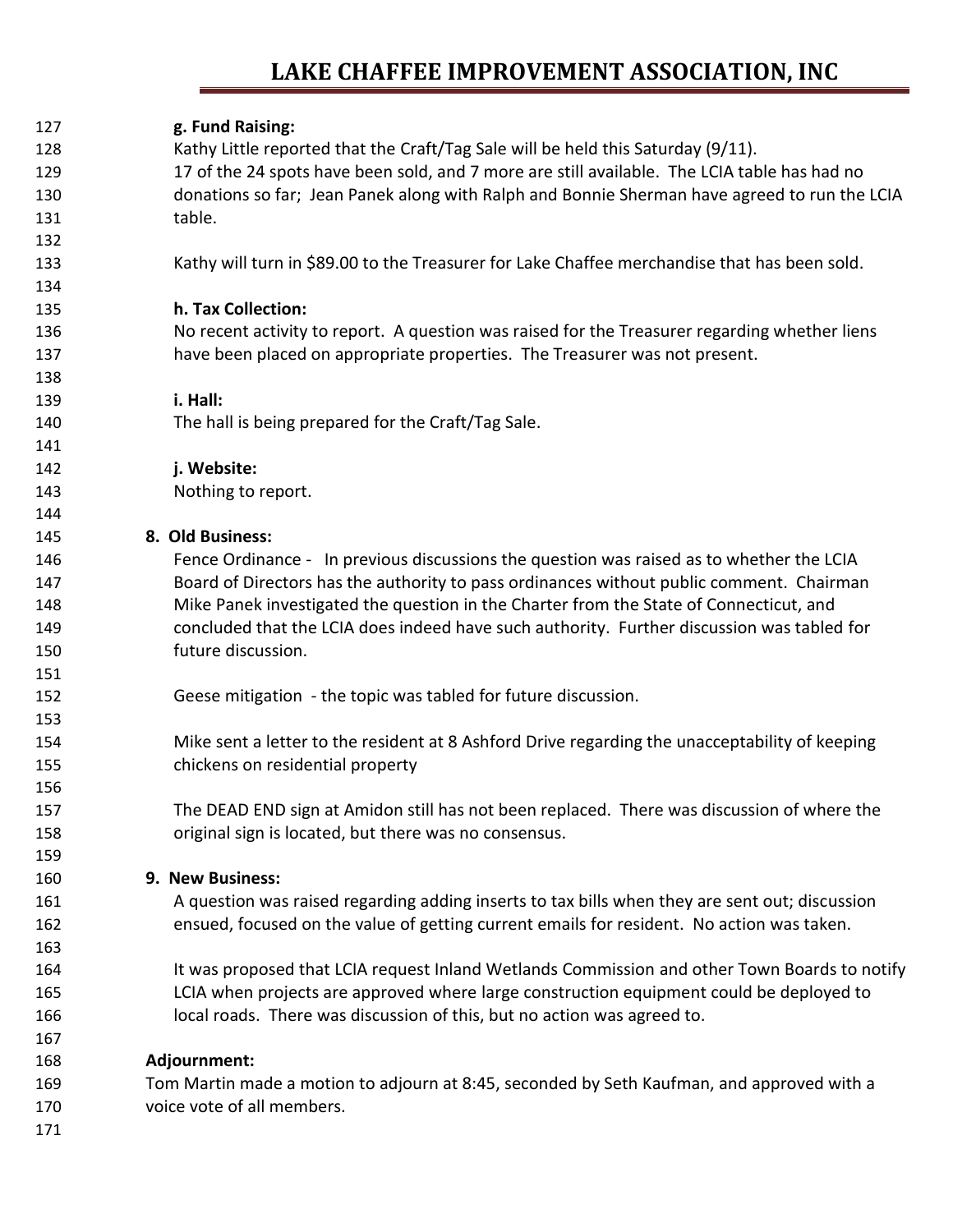| <b>AUGUST 2021 LCIA TREASURER'S REPORT</b> |                                 |                     |                              |                              |             |  |  |  |
|--------------------------------------------|---------------------------------|---------------------|------------------------------|------------------------------|-------------|--|--|--|
|                                            | <b>CURRENT YEAR 2021 - 2022</b> |                     |                              | <b>PREVIOUS YEARS ACTUAL</b> |             |  |  |  |
|                                            | AUGUST 2021                     | <b>YEAR TO DATE</b> | <b>BUDGET</b><br>2021 - 2022 | $2020 - 2021$                | 2019 - 2020 |  |  |  |
| <b>INCOME</b>                              |                                 |                     |                              |                              |             |  |  |  |
| Taxes - Current                            |                                 | \$0.00              | \$53,192.00                  | \$42,359.47                  | \$35,452.11 |  |  |  |
| Past Tax + Interest + Fees                 |                                 | \$0.00              | \$4,000.00                   | \$16,629.99                  | \$7,845.96  |  |  |  |
| Donations                                  |                                 | \$0.00              |                              | \$1,804.16                   | \$2,023.18  |  |  |  |
| <b>LCIA Hall Rental</b>                    |                                 | \$0.00              |                              | \$0.00                       | \$525.00    |  |  |  |
| Fundraising                                |                                 | \$0.00              | \$2,500.00                   | \$190.00                     | \$784.00    |  |  |  |
| Website + Newsletter                       |                                 | \$0.00              |                              | \$0.00                       | \$0.00      |  |  |  |
| Int. + Other LCIA Accts                    |                                 | \$0.00              |                              | \$47.51                      | \$30.52     |  |  |  |
| Other                                      |                                 | \$0.00              |                              | \$0.00                       | \$25.00     |  |  |  |
| From Other LCIA Accounts                   |                                 | \$0.00              |                              | \$0.00                       | \$0.00      |  |  |  |
| <b>INCOME Totals</b>                       | \$0.00                          | \$0.00              | \$59,692.00                  | \$61,031.13                  | \$46,685.77 |  |  |  |
| <b>EXPENSE</b>                             |                                 |                     |                              |                              |             |  |  |  |
| Hall Maintenance                           | \$439.00                        | \$439.00            | \$1,000.00                   | \$410.00                     | \$350.00    |  |  |  |
| Hall Utilities (Elec + Heat)               | \$155.78                        | \$155.78            | \$2,400.00                   | \$1,943.57                   | \$2,449.13  |  |  |  |
| Office Expense                             |                                 | \$0.00              | \$200.00                     | \$45.75                      | \$62.00     |  |  |  |
| Bookkeeping Service                        |                                 | \$0.00              | \$3,600.00                   | \$2,600.00                   | \$0.00      |  |  |  |
| Mail / Postage                             |                                 | \$0.00              | \$300.00                     | \$257.50                     | \$186.00    |  |  |  |
| Road: Repair (Pave + Brush)                | \$2,002.31                      | \$2,002.31          | \$7,500.00                   | \$1,002.99                   | \$13,188.83 |  |  |  |
| Road: Snow Plow + Sand                     |                                 | \$0.00              | \$14,000.00                  | \$10,675.00                  | \$6,750.00  |  |  |  |
| Insurance                                  |                                 | \$0.00              | \$11,750.00                  | \$10,335.40                  | \$9,977.60  |  |  |  |
| Legal Costs + Fees                         |                                 | \$0.00              | \$500.00                     | \$10.00                      | \$65.00     |  |  |  |
| Beach Maint + Recreation                   |                                 | \$0.00              | \$1,500.00                   | \$1,200.00                   | \$0.00      |  |  |  |
| Landscaping                                |                                 | \$0.00              | \$3,000.00                   | \$900.00                     | \$2,100.00  |  |  |  |
| Lake Maintenance / H2O Testing             | \$105.00                        | \$105.00            | \$2,400.00                   | \$1,358.65                   | \$105.00    |  |  |  |
| To Other LCIA Accts                        |                                 | \$0.00              | \$0.00                       | \$0.00                       | \$0.00      |  |  |  |
| Website + Newsletter                       |                                 | \$0.00              | \$500.00                     | \$64.08                      | \$44.00     |  |  |  |
| Miscellaneous Expense                      |                                 | \$0.00              | \$500.00                     | \$0.00                       | \$700.00    |  |  |  |
| Lake Dam Acct Funding                      |                                 | \$0.00              | \$500.00                     | \$500.00                     | \$500.00    |  |  |  |
| Road Improvement Fund                      |                                 | \$0.00              | \$5,000.00                   | \$5,000.00                   | \$0.00      |  |  |  |
| Septic Replacement Fund                    |                                 | \$0.00              | \$5,000.00                   | \$5,000.00                   | \$5,000.00  |  |  |  |
| <b>EXPENSE Totals</b>                      | \$2,702.09                      | \$2,702.09          | \$59,650.00                  | \$41,302.94                  | \$41,477.56 |  |  |  |

| 8600 General Fund Balance       |  |           | <b>Other LCIA Bank Accounts</b>             |       |           |  |
|---------------------------------|--|-----------|---------------------------------------------|-------|-----------|--|
| August 1, 2021 Starting Balance |  |           | 41,123.12 0220 - Lake & Dam Maint Svg Acct  |       | 4,410.59  |  |
| <b>Total Month Income</b>       |  |           | 6720 - LCIA Misc Savings Acct               |       | 19,876.49 |  |
| <b>Total Month Expense</b>      |  |           | (2.702.09) 8960 - LCIA Special Use Ckg Acct |       | 17,341.06 |  |
| Balance (thru August 31, 2021)  |  | 38,421.03 |                                             | Total | 41,628.14 |  |